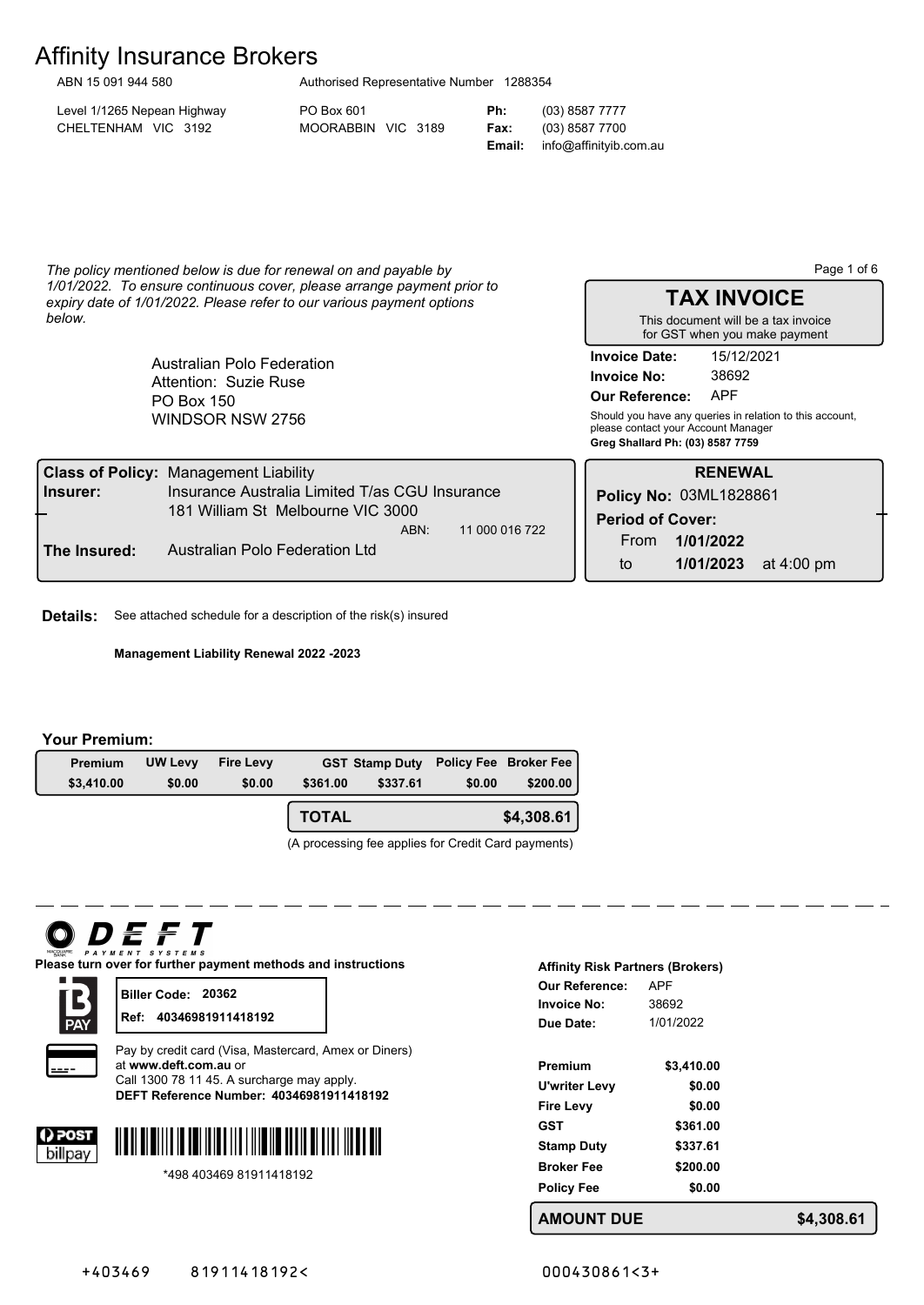| <b>Schedule of Insurance</b>                                                                                                                                                                                              |                                                                                                                                                                            |                                                                                 |                                                            |                                                                   | Page 2 of 6 |
|---------------------------------------------------------------------------------------------------------------------------------------------------------------------------------------------------------------------------|----------------------------------------------------------------------------------------------------------------------------------------------------------------------------|---------------------------------------------------------------------------------|------------------------------------------------------------|-------------------------------------------------------------------|-------------|
| <b>Class of Policy:</b><br>The Insured:                                                                                                                                                                                   | <b>Management Liability</b><br>Australian Polo Federation Ltd                                                                                                              |                                                                                 | <b>Policy No:</b><br><b>Invoice No:</b><br><b>Our Ref:</b> | 03ML1828861<br>38692<br><b>APF</b>                                |             |
|                                                                                                                                                                                                                           |                                                                                                                                                                            |                                                                                 |                                                            |                                                                   |             |
| Item 1 Insured:                                                                                                                                                                                                           |                                                                                                                                                                            | AUSTRALIAN POLO FEDERATION                                                      |                                                            |                                                                   |             |
| Item 2 Address:                                                                                                                                                                                                           |                                                                                                                                                                            | HARLEY PLACE SUIT 408, 251<br><b>OXFORD ST</b><br><b>BONDI JUNCTION</b><br>2022 |                                                            |                                                                   |             |
| Item 3 Business Description:                                                                                                                                                                                              |                                                                                                                                                                            | Not for Profit Association for the sport of Polo in Australia                   |                                                            |                                                                   |             |
| Item 4 Description of Policy:                                                                                                                                                                                             |                                                                                                                                                                            | Business Protection Management Liability Policy (CGU BPML 05-21)                |                                                            |                                                                   |             |
| Item 5 Period of Insurance:                                                                                                                                                                                               |                                                                                                                                                                            | 12 Months                                                                       |                                                            |                                                                   |             |
| Item 6 Policy Limit:                                                                                                                                                                                                      |                                                                                                                                                                            | Combined Limit - \$5,000,000                                                    |                                                            |                                                                   |             |
| Item 7 Coverage Parts:                                                                                                                                                                                                    | Coverage Part 1 Directors & Officers Liability /<br><b>Company Reimbursement</b>                                                                                           |                                                                                 |                                                            | Included                                                          |             |
|                                                                                                                                                                                                                           | Coverage Part 2 Employment Practices Liability                                                                                                                             |                                                                                 |                                                            | Included                                                          |             |
|                                                                                                                                                                                                                           | Coverage Part 3 Statutory Liability<br>(Sub-limited as per Policy Wording)                                                                                                 |                                                                                 |                                                            | Included                                                          |             |
| Coverage Part 4 Company Liability<br>Included                                                                                                                                                                             |                                                                                                                                                                            |                                                                                 |                                                            |                                                                   |             |
| Item 8 Automatic Extensions:                                                                                                                                                                                              |                                                                                                                                                                            |                                                                                 |                                                            |                                                                   |             |
| <b>General Extensions (Applicable to all Coverage Parts)</b><br><b>Acquisitions and Creations</b><br><b>Continuous Cover</b><br><b>Discovery Period</b><br>Preservation of Indemnity<br><b>Your Previous Subsidiaries</b> | Acquisition of Your Company<br><b>Compensation for Court Attendance</b><br><b>Estates and Legal Representatives</b><br><b>Public Relations and Crisis Management Costs</b> |                                                                                 |                                                            | Included                                                          |             |
| <b>Coverage Part 1 Directors &amp; Officers Liability</b><br><b>Directors Tax Liability</b><br><b>Extradition Expenses</b><br><b>Outside Position Liability</b><br><b>Retired Directors</b><br>Spousal Liability          | <b>Bail and Civil Bond Expenses</b><br>Deprivation of Assets Proceedings<br><b>Employment Superannuation Scheme</b>                                                        | Auto Reinstatement of the Limit of Indemnity for Non-Exec Directors             |                                                            | <b>Included</b><br>\$100,000<br>\$100,000<br>\$25,000<br>\$50,000 |             |
| <b>Coverage Part 2 Employment Practices Liability</b>                                                                                                                                                                     | <b>Third Party Sexual Harassment</b>                                                                                                                                       |                                                                                 |                                                            | <b>Included</b><br>\$50,000                                       |             |
| <b>Coverage Part 3 Statutory Liability</b><br>No Applicable Extensions                                                                                                                                                    |                                                                                                                                                                            |                                                                                 |                                                            | Included                                                          |             |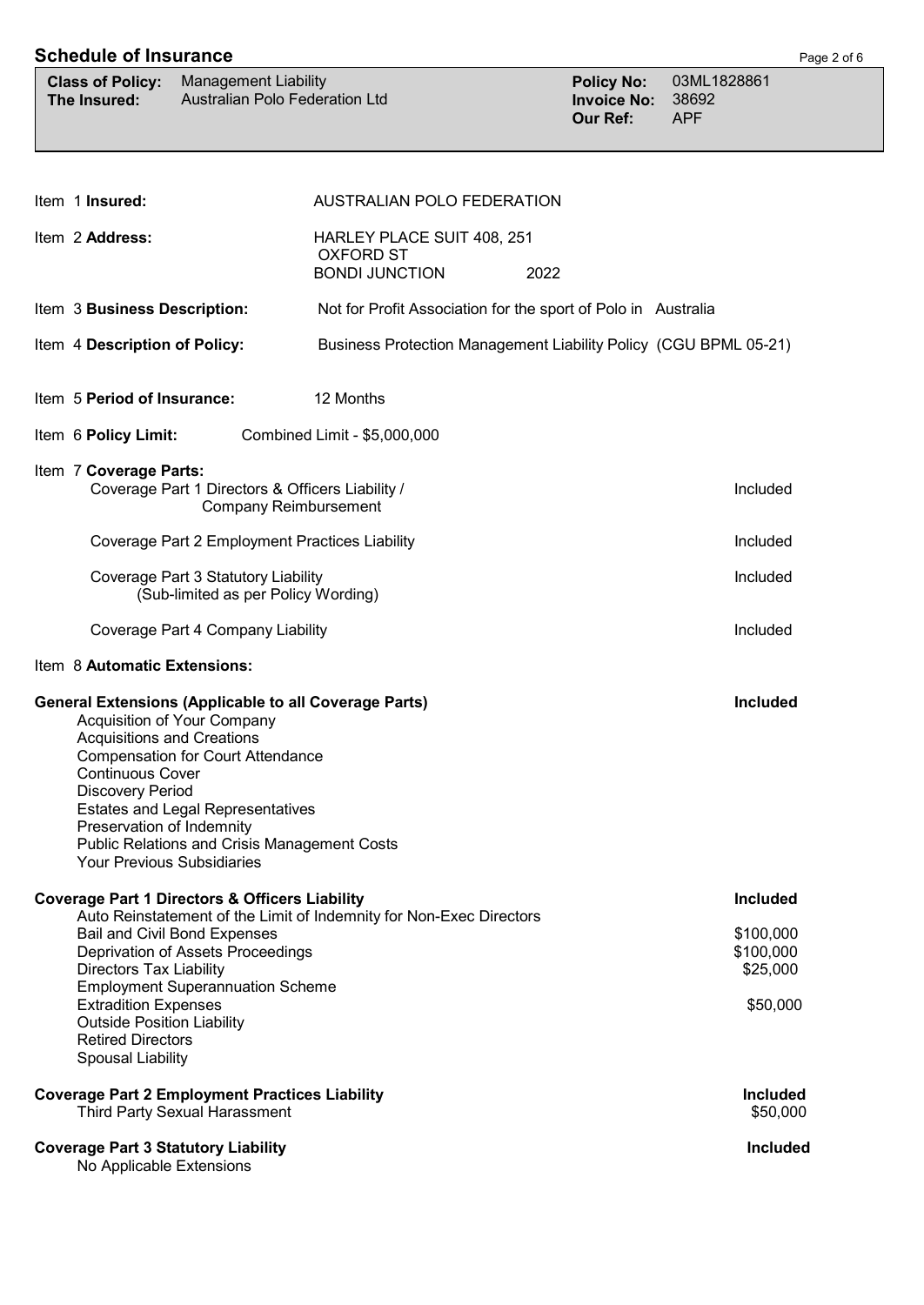| <b>Schedule of Insurance</b> | Page 3 of 6 |
|------------------------------|-------------|
|                              |             |

|                             | <b>Class of Policy:</b> Management Liability |                   | Policy No: 03ML1828861 |
|-----------------------------|----------------------------------------------|-------------------|------------------------|
| The Insured: $\blacksquare$ | Australian Polo Federation Ltd               | Invoice No: 38692 |                        |
|                             |                                              | Our Ref:          | <b>APF</b>             |

| <b>Coverage Part 4 Company Liability</b><br><b>Breach Of Contract Defence Costs</b><br><b>Copyright Defence Costs</b><br>Crime Loss<br><b>Identity Fraud</b><br>Internet Liability<br><b>Tax Audit Costs</b>                                                                                        | <b>Included</b><br>\$100,000<br>\$100,000<br>\$500,000<br>\$100,000<br>\$150,000<br>\$500,000  |
|-----------------------------------------------------------------------------------------------------------------------------------------------------------------------------------------------------------------------------------------------------------------------------------------------------|------------------------------------------------------------------------------------------------|
| <b>Optional Extensions</b><br><b>Cyber Cover Extension</b>                                                                                                                                                                                                                                          | Not Included                                                                                   |
| Item 9 Excesses:<br>Coverage Part 1 Directors & Officers Liability<br>Coverage Part 2 Employment Practices Liability<br>Coverage Part 3 Statutory Liability<br>Coverage Part 4 Company Liability<br><b>Copyright Defence Costs</b><br>Crime Loss<br>Tax Audit Costs<br><b>Cyber Cover Extension</b> | <b>NIL</b><br>\$5,000<br>\$2,500<br>\$2,500<br>\$5,000<br>\$5,000<br>\$1,000<br>Not Applicable |

Item 10 **Retroactive Date:** Unlimited

#### Item 12 **Endorsements:**

This Policy is subject to the following endorsements, details of which are set out at the end of this Schedule.

1. MOLESTATION EXCLUSION 2. FAILURE TO MAINTAIN INSURANCE

3. SEGREGATION OF DUTIES (\$500K) 4. SPECIFIC EXCLUSION

5. ANTI DOPING EXCLUSION 6. STATUTORY LIABILITY EXCLUSION

## **DETAILS OF SPECIAL ITEMS ATTACHING TO AND FORMING PART OF THE POLICY**

### **5. MOLESTATION EXCLUSION**

We will not be liable for Loss:

arising directly or indirectly out of any of the following:

- (a) any Molestation of a person committed by or on behalf of the Insured; or
- (b) where any Molestation arises from any failure in the Insured or the Insured's: systems, procedures, work practices, monitoring, reference checking, premises, staffing levels, failure to heed warnings, or any other shortcomings in management; or
- (c) any physical or mental injury, shock or psychiatric injury occasioned to any individual directly or indirectly as result of the Molestation of a person; or
- (d) any criminal or civil proceedings or any inquiry arising from Molestation of a person; or
- (e) any allegations in relation to (a) to (d) above, whether or not true; or
- (f) any economic or consequential loss of any kind arising from any of the matters in (a) to (e) above.

 "Molestation" means assault, malicious wounding, murder, sexual interference, sexual assault, or the commission of a sexual offence in all cases regardless of the consent of the individual molested.

## **6. FAILURE TO MAINTAIN INSURANCE**

 The following general exclusion applies to all Coverage Parts of this Policy: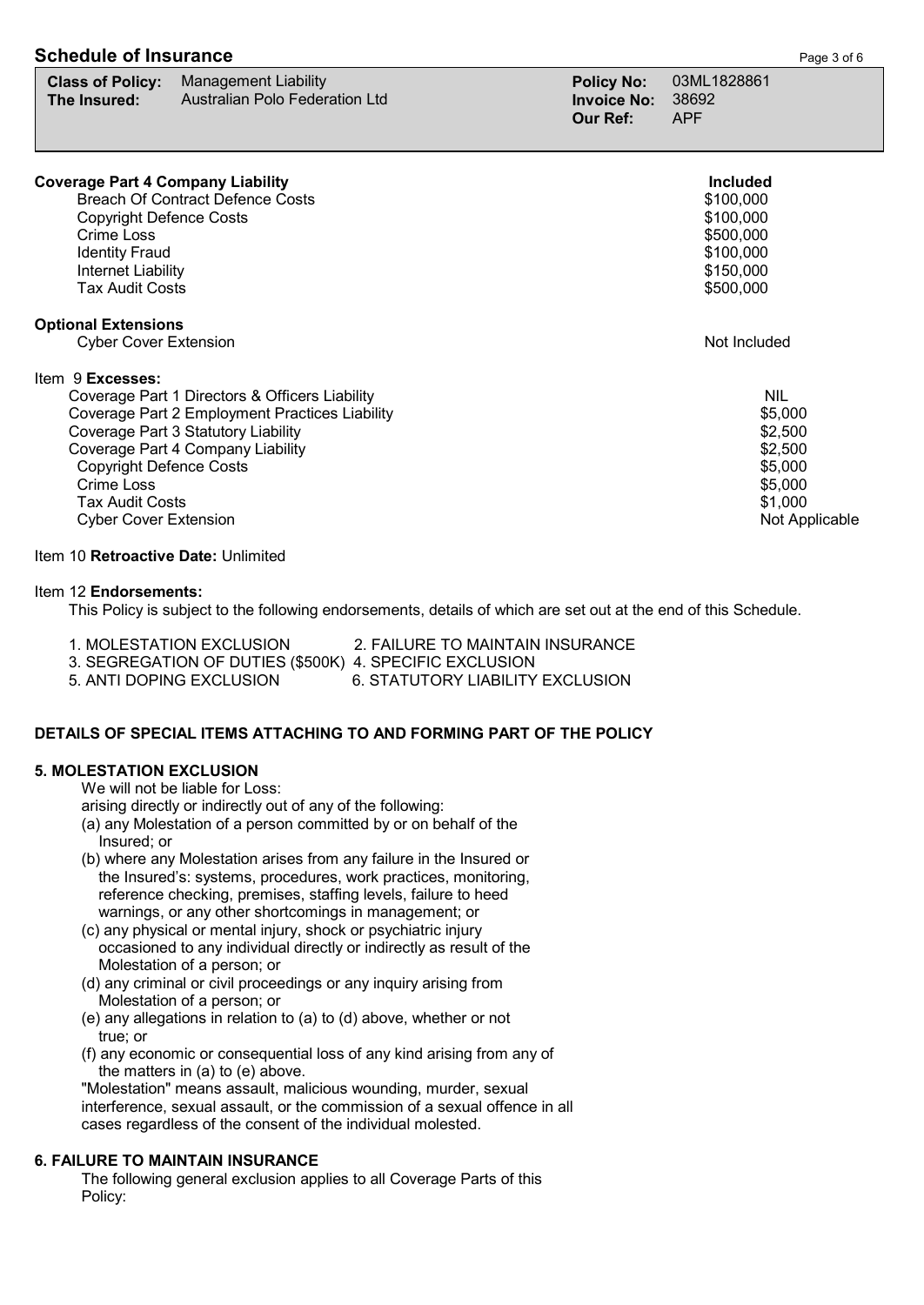# **Schedule of Insurance Page 4 of 6 Page 4 of 6 Page 4 of 6**

| <b>Class of Poli</b> |  |  |
|----------------------|--|--|
| The Insured:         |  |  |

**Class of Policy:** Management Liability **Policy No:** 03ML1828861 **The Insured:** Australian Polo Federation Ltd **Invoice No:** 38692

**Our Ref:** 

We will not be liable for Loss arising directly or indirectly out of, or in any way connected with the failure or omission on the part of any Insured to procure or maintain adequate insurance for the Company or any Subsidiaries.

In all other respects the Policy remains unaltered.

# **7. SEGREGATION OF DUTIES (\$500K)**

It is declared and agreed that under Coverage Part 4 c) Automatic Extension

- 3. Crime Loss, is deleted and replaced with the following:
- 3. Crime Loss

 Subject to the Excess in respect of Crime Loss as specified in the Policy Schedule, We will reimburse Your Company, with a sub-limit up to \$500,000 or the Limit of Indemnity whichever is the lesser amount for any Crime Loss resulting from a Criminal Act, provided such Crime Loss is first Discovered and notified to Us in writing as soon as reasonably possible during the Period of Insurance.

This extension shall also cover subject to the sub-limit:

- a) auditors fees, costs, charges and expenses incurred with Our prior written consent that are reasonably necessary to determine the value of a Crime Loss and are reasonable in amount on Our acceptance that a Crime Loss has occurred; and
- b) Crime Loss in relation to Your Stand Alone Superannuation Fund; and
- c) Crime Loss in relation to any welfare, social or sporting club formed with Your knowledge and consent and designed exclusively for the benefit of Your Employees.
- d) Crime Loss caused by a Director of Your Company (excluding any sole trader). This cover is sub-limited to \$100,000 and is part of and not in addition to the overall sub-limit for this extension.
- However, this extension shall not cover Crime Loss:
- a) if an indemnity is available under any other policy;
- b) arising or occurring in whole or part outside of Australia or New Zealand;
- c) arising out of, or in any way related to any proprietary information, intellectual property, trade secrets, confidential processing methods or other confidential information of any kind;
- d) arising out of or in any way connected with any fraudulent or dishonest activities involving collusion by or complicity of any Director who at the time of the fraudulent or dishonest act owns or controls more than 5 per cent of the issued share capital of Your Company or any shareholder who at the time of committing such fraudulent or dishonest act(s) had ownership of or control over more than 5 per cent of the voting share capital of Your Company or any Subsidiary or Associated Company;
- e) arising out of, or in any way related to the destruction, damage or forcible entry to any premises or building;
- f) arising out of, or in any way related to any indirect or consequential consequential loss any kind, including but not limited to;
	- i. any duties, penalties or contractual penalties; or
	- ii. any costs, fees or other expenses incurred by Your Company in prosecuting or defending any claim, demand or legal proceeding; or
	- iii. any loss of interest, dividends or income not realised by Your Company or any third party;
- g) the non-payment or default under any Credit Arrangement including any payments made or withdrawals from any customer account involving items which are not finally paid for any reason;
- h) notwithstanding the Continuous Cover clause, first Discovered prior to the commencement of the Period of Insurance, or after the expiry of the Period of Insurance;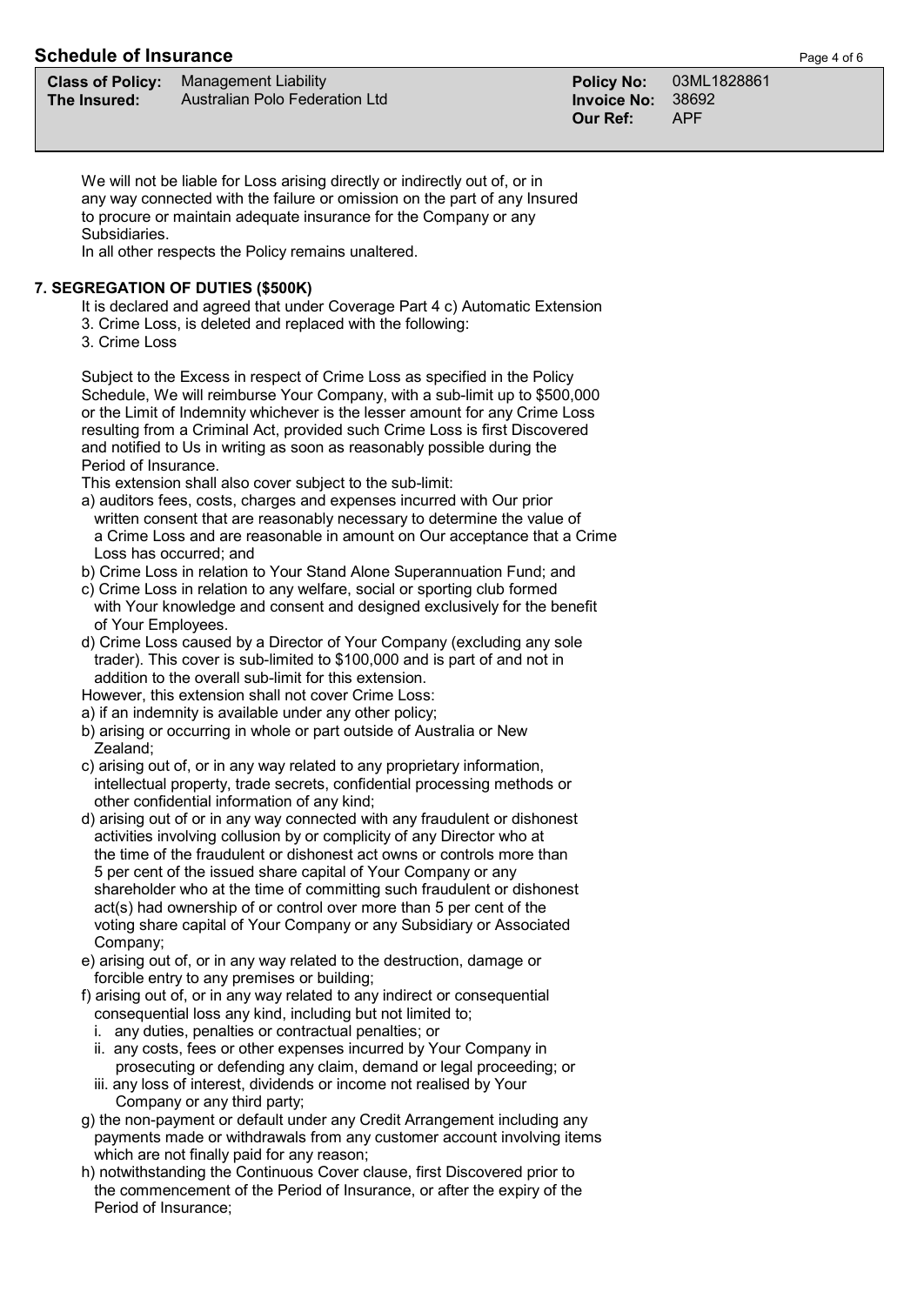# **Schedule of Insurance Page 5 of 6**

|              | <b>Class of Policy:</b> Management Liability | Policy No: 03ML   |  |
|--------------|----------------------------------------------|-------------------|--|
| The Insured: | Australian Polo Federation Ltd               | Invoice No: 38692 |  |

| i) which can only be proved by means of one or more of the following: a                                                                                                                                                           |
|-----------------------------------------------------------------------------------------------------------------------------------------------------------------------------------------------------------------------------------|
| profit and loss computation or comparison, or a comparison of inventory                                                                                                                                                           |
| records with an actual physical inventory count;                                                                                                                                                                                  |
| $\mathbf{A}$ , and a set of the contract of the contract of the contract of the contract of the contract of the contract of the contract of the contract of the contract of the contract of the contract of the contract of the c |

- j) arising out of, or in any way related to, the voluntary giving, exchanging, purchasing or surrendering of Insured Property unless such voluntary giving, exchanging or surrendering has occurred by reason of a Criminal Act covered under this extension;
- k) arising out of, or in any way related to only one individual's signature or authorisation being required to validly sign cheques, issue electronic funds transfer, prepare cheque requisitions, handle bank deposits, reconcile bank statements, or refund monies without the independent review and approval from at least one other person of equal seniority who must examine the supporting vouchers or requisitions or verify the transaction;
- l) arising out of, or in any way related to only one individuals authorisation being required to add or delete vendors;
- m) arising out of, or in any way related to the forgery, alteration or fraudulent use of any credit card, fuel card or store card issued by Your Company to Employees or Directors unless the terms and conditions under which such credit card, fuel card or store card issued have been fully complied with by Your Company; or
- n) arising out of, or in any way related to any kidnap, ransom or extortion.

 You must provide adequate proof to Our satisfaction of a Crime Loss. This includes but is not limited to the following:

- a) adequate proof of the quantum of Crime Loss;
- b) all facts attributable to the Crime Loss, including perpetrators and other relevant parties, activities that lead to the Crime Loss, and period of time such activities have been evident;
- c) highlighting security or control weakness and discussion around how these weaknesses will be addressed;
- d) all supporting documentation and pertinent date and records.

 We shall pay Crime Loss on the basis of valuation set out below with respect to the following categories of Crime Loss covered under this extension:

 a) in respect of Securities, We shall not pay for more than the actual cash value thereof at the close of business on the business day on which the Crime Loss was first Discovered.

b) in respect of Tangible Property:

- i. in the case of loss of or damage to Tangible Property consisting of books of accounts, data storage devices, or other records (other than electronic data) used by Your Company in the conduct of Your Business, We shall pay for the cost of replacing such books of accounts, data storage devices, or other records with blank books, pages, data storage devices, or other blank materials;
- ii. in the case of loss of, or damage to all other Tangible Property, We shall be liable for the price paid by Your Company, or the cost to replace or repair such other Tangible Property, or the actual cash value thereof at the time of the Crime Loss, whichever is the lesser;
- c) in respect of loss of money consisting of foreign currency, loss shall be calculated by reference to the rate of exchange published by the Reserve Bank of Australia at the close of business on the business day on which the Crime Loss was first Discovered.
- In all other respects the Policy remains unaltered.

# **8. SPECIFIC EXCLUSION**

 Notwithstanding anything else to the contrary contained in the Policy, it is declared and agreed that We do not